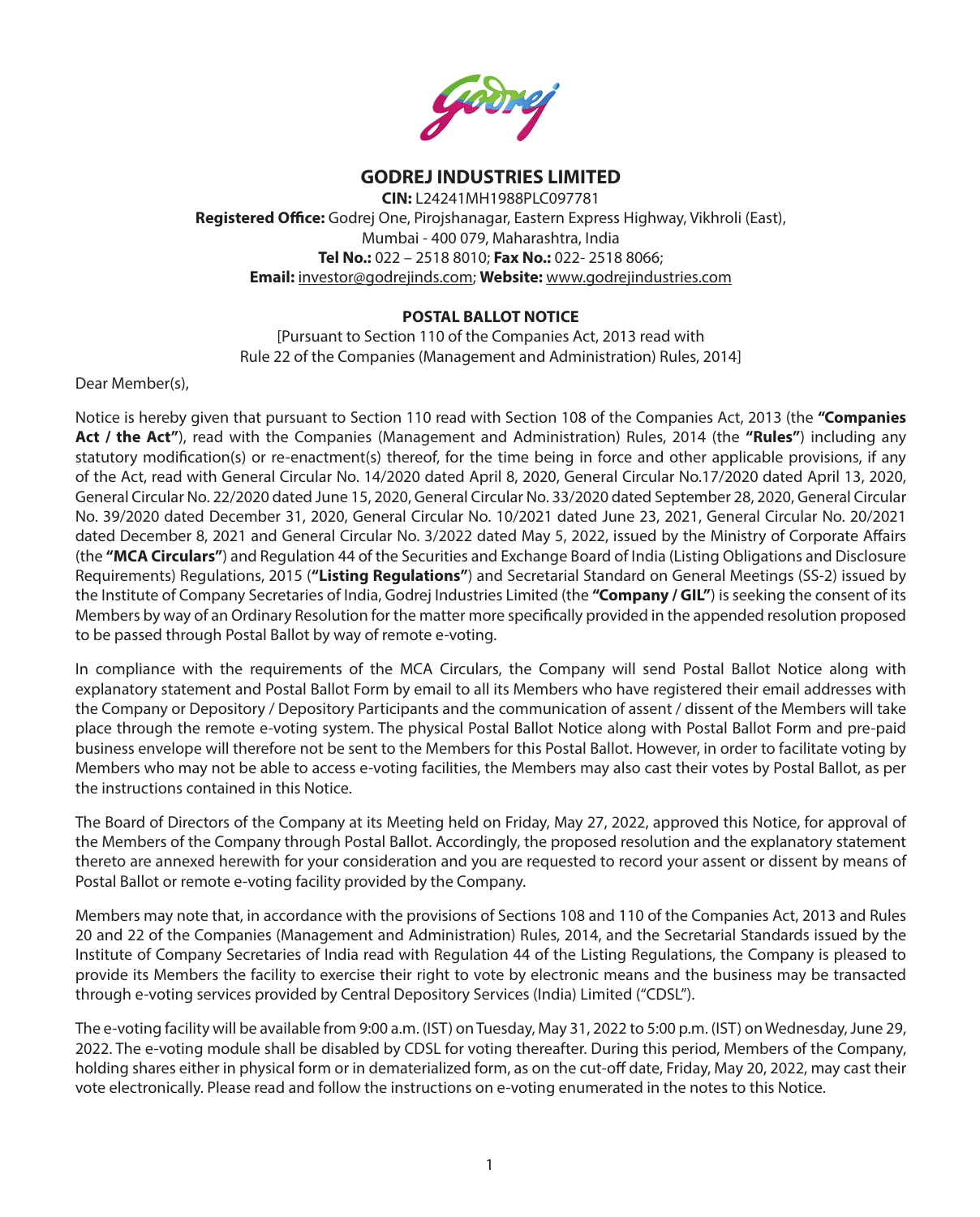Mr. Kalidas Vanjpe, Practicing Company Secretary, (Membership no. FCS 7132) or failing him Mr. Ashok Ramani, Practicing Company Secretary (Membership no. FCS 6808) of M/s. A. N. Ramani & Co., Company Secretaries have been appointed as the Scrutinizers to scrutinize the Postal Ballot and E-voting process in a fair and transparent manner.

The Scrutinizer will submit his report to the Chairman / any other Director / Key Managerial Personnel as may be authorized by the Chairman after completion of the e-voting and scrutiny of Postal Ballot Forms. The combined results of the e-voting and Postal Ballot will be declared on or before Friday, July 1, 2022. The declaration/ announcement of the results as stated above shall be treated as declaration of results at a Meeting of the Members as per the provisions of the Companies Act, 2013 and applicable Rules framed thereunder. The Results declared along with the Consolidated Scrutinizer's Report shall be placed on the website of the Company, viz., www.godrejindustries.com immediately after the Results are declared and will simultaneously be communicated to the Stock Exchanges, viz., BSE Limited and the National Stock Exchange of India Limited, where the Equity Shares of the Company are listed.

## **PROPOSED RESOLUTION IS AS BELOW - SPECIAL BUSINESS:**

## **APPROVAL FOR APPOINTMENT OF MR. PIROJSHA GODREJ AS A "NON-EXECUTIVE NON-INDEPENDENT DIRECTOR" OF THE COMPANY**

To consider and if though fit, to pass the following resolution as an **ORDINARY RESOLUTION**:

"**RESOLVED THAT** pursuant to the provisions of Sections 149, 152 and 161 of the Companies Act, 2013 ("the Act") read with the Companies (Appointment and Qualification of Directors) Rules, 2014 and such other applicable provisions, if any, of the Act and the Rules framed thereunder, the applicable provisions of the Securities and Exchange Board of India (Listing Obligations and Disclosure Requirements) Regulations, 2015 ("SEBI Listing Regulations") (including any statutory amendment(s) / modification(s) / re-enactment(s) thereof for the time being in force) and upon recommendation of the Nomination and Remuneration Committee and the Board of Directors of the Company, the consent of the Members of the Company be and is hereby accorded for appointment of Mr. Pirojsha Godrej (DIN: 00432983) as a "Director (Non-Executive Non-Independent)" of the Company, liable to retire by rotation with effect from April 1, 2022.

**RESOLVED FURTHER THAT** a copy of the foregoing resolution certified to be true by any Director of the Company or the Chief Financial Officer or the Company Secretary be furnished to the concerned authority(ies) / person(s) and they be requested to act accordingly"

### **Date and Place: May 27, 2022, Mumbai**

Eastern Express Highway, Vikhroli (East), Mumbai- 400 079, Email: investor@godrejinds.com CIN: L24241MH1988PLC097781

**Registered Office: By Order of the Board of Directors** Godrej One, Pirojshanagar, **of Godrej Industries Limited**

Maharashtra. Sd/- Tel No.: 022-25188010 **Tejal Jariwala** Fax No.: 022-25188066 **Company Secretary & Compliance Officer** Website: www.godrejindustries.com **(FCS 9817)**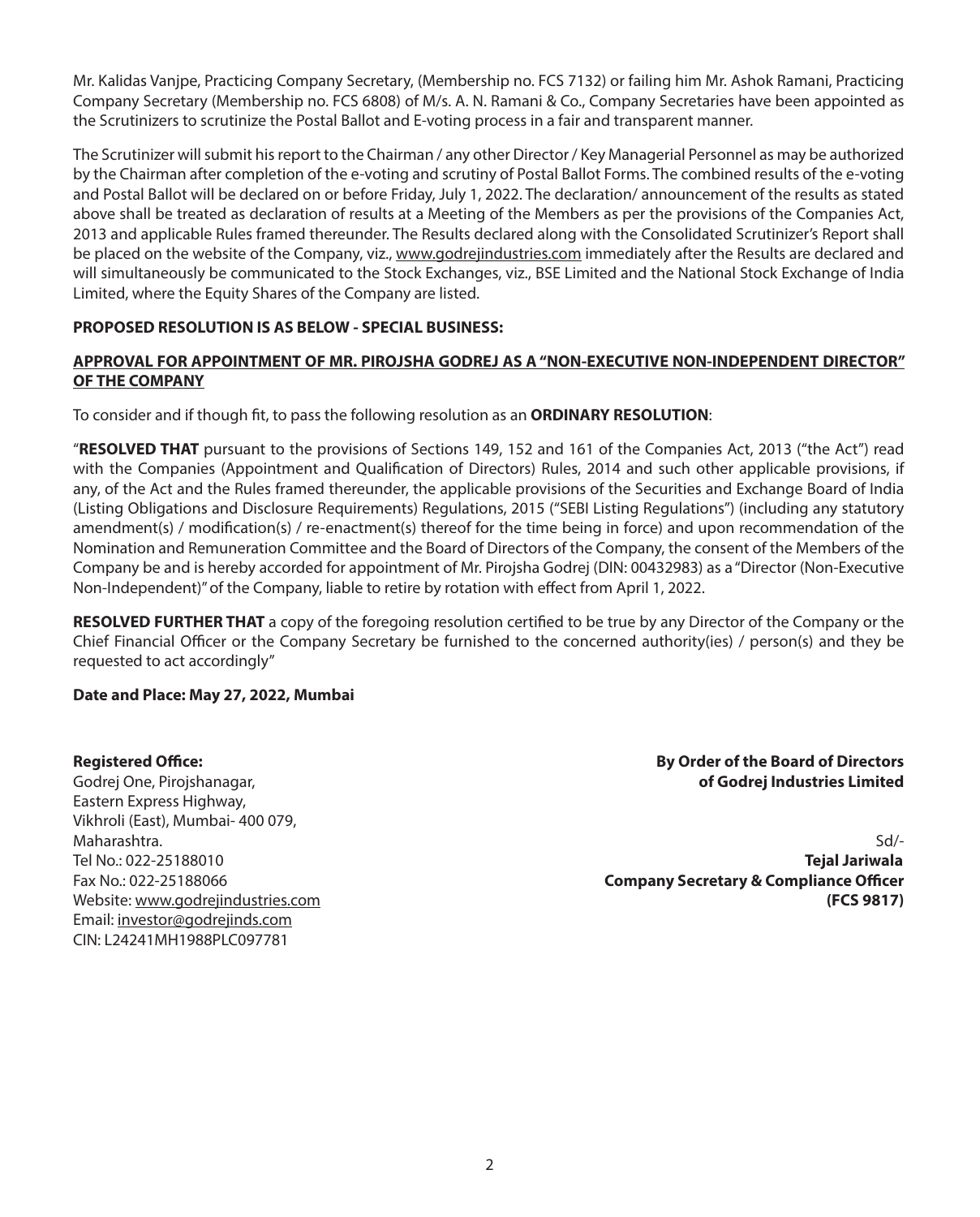## **NOTES:**

- 1. Explanatory Statement as required under Section 102 of the Companies Act, 2013 ("the Companies Act / the Act") in respect to the resolution is annexed to this Notice.
- 2. This Notice is being electronically sent to all the Members whose names appear in the Register of Members/List of Beneficial Owners, as received from National Securities Depository Limited (NSDL)/Central Depository Services (India) Limited (CDSL) as on Friday, May 20, 2022 and who have registered their email addresses with the Company and/or with the Depositories/ Depository Participants. It is however, clarified that all the persons who are Members of the Company as on Friday, May 20, 2022 (including those Members who may not have received this Notice due to non-registration of their email IDs with the Company or the Depositories/Depository Participants) shall be entitled to vote on the resolution specified in this Notice.
- 3. The voting rights of the Members shall be in proportion to their share in the Paid-up Equity Share Capital of the Company as on the cut-off date, i.e., **Friday, May 20, 2022**. A person who is not a Member as on the cut-off date should treat this notice for information purpose only.
- 4. In compliance of the provisions of Sections 108 and 110 of the Act and Rules framed thereunder and Regulation 44 of the Listing Regulations and the MCA Circulars, the Company is pleased to provide its Members the facility to exercise their right to vote electronically on the Postal Ballot through the Electronic Voting (e-voting) Services provided by Central Depository Services (India) Limited. The instructions for electronic voting are annexed to this Notice. **Members have an option to vote either through e-voting or through physical Postal Ballot Form. If a Member has opted for e-voting, then he / she should not vote by physical Postal Ballot Form also and viceversa. However, in case Member casts their vote both via physical Postal Ballot Form and e-voting, then voting done through electronic means shall prevail and voting done by physical Postal Ballot Form shall be treated invalid.**
- 5. E-voting will be available from 9:00 a.m. (IST) on Tuesday, May 31, 2022 to 5:00 p.m. (IST) on Wednesday, June 29, 2022. Members are requested to refer to instructions for e-voting, appended to this Notice.
- 6. During the voting period, Members can login to CDSL's e-voting platform any number of times till they have voted on the Resolution. Once the vote on a Resolution is casted by a Member, whether partially or otherwise, the Member shall not be allowed to change it subsequently or cast the vote again.
- 7. Voting Rights shall be reckoned on the paid up value of the shares registered in the names of the Members as on Friday, May 20, 2022.
- 8. Resolution passed by the Members through Postal Ballot are deemed to have been passed effectively at a General Meeting of the Members.
- 9. Members have the option either to vote through the e-voting process or through the Postal Ballot Form. Persons who are Members as on Friday, May 20, 2022 and (i) who have received this Notice by e-mail; or (ii) who have not received this Notice due to the non-registration of their e-mail ID with the Company or the Depositories/Depository Participants and wish to vote through Postal Ballot Form can download and take printout of the Postal Ballot Form from www.godrejindustries.com. Members are requested to carefully read the instructions given in the Postal Ballot Form and return the same duly completed and signed, so as to reach the Scrutinizer on or before 5:00 p.m. (IST) on Wednesday, June 29, 2022. Postage / Courier expenses for sending such physical postal ballot forms to the Scrutinizer will be borne by the Members. The duly completed Postal Ballot Form(s) should reach the Scrutinizer viz., Mr. Kalidas Vanjpe, c/o M/s. Computech Sharecap Limited, Unit: Godrej Industries Limited, 147, Mahatma Gandhi Road, Opp. Jehangir Art Gallery, Fort, Mumbai - 400 001, Maharashtra not later than 5:00 p.m. (IST) on Wednesday, June 29, 2022 to be eligible for being considered, failing which, it will be strictly treated as if no reply has been received from the Member. The Company in no way would be responsible for late /no delivery of Postal Ballot Form. The e-voting module shall also be disabled by CDSL for voting after the abovementioned time.
- 10. Please note that the Postal Ballot Form shall be considered invalid if (i) the form other than one issued by the Company has been used; and/ or (ii) it has not been signed by or on behalf of the Member; and/ or (iii) signature on the Postal Ballot Form does not match with the specimen signature(s) registered with the Company; and/ or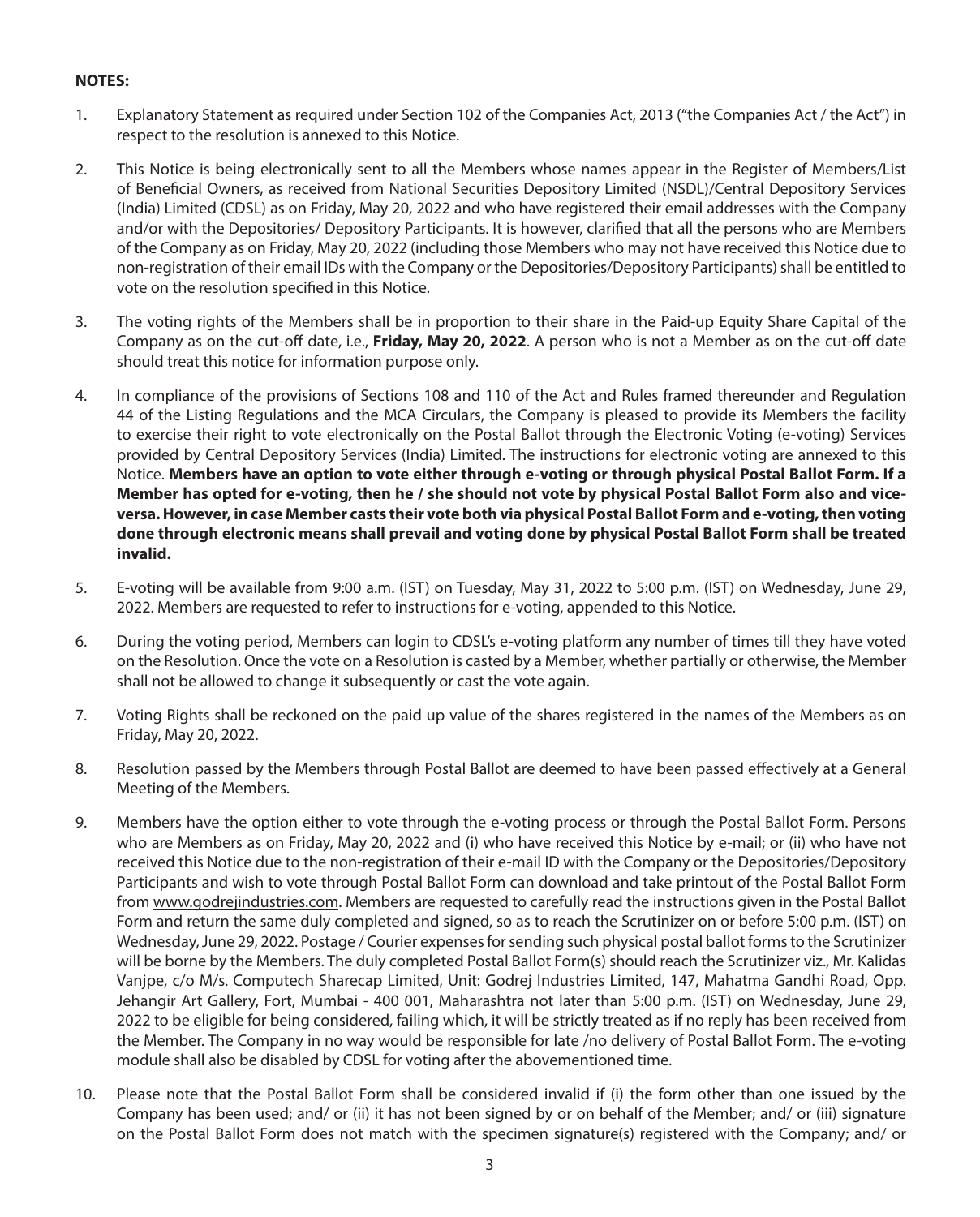(iv) it is not possible to determine without any doubt, the assent or dissent of the Member; and/ or (v) neither assent nor dissent is mentioned; and/ or (vi) any competent authority has given directions in writing to the Company to freeze the voting rights of the Member; and/ or (vii) the Postal Ballot Form is received after the last date prescribed; and/or (viii) it is defaced or mutilated in such a way that its identity as a genuine form cannot be established; and/ or (ix) the Postal Ballot Form, signed in a representative capacity, is not accompanied by a certified copy of the relevant specific authority; and/ or (x) the Member has made any amendment to the resolution set-out herein or imposed any condition while exercising vote; and/ or (xi) the Member has also voted through e-voting. The Scrutinizer's decision on the validity of a Postal Ballot Form shall be final and binding.

### **DISPATCH OF POSTAL BALLOT NOTICE THROUGH E-MAIL AND REGISTRATION OF E-MAIL IDS:**

11. In light of the COVID-19 pandemic crisis and in accordance with Section 110 of the Companies Act and Rules 20 and 22 of the Companies (Management and Administration) Rules, 2014 read with the MCA Circulars, physical copies of the Postal Ballot Notice will not be circulated and also the Company will not be under any obligation to provide physical copies upon specific request of any Member(s).

The Postal Ballot Notice is being sent only through electronic mode to those Members whose names appear in the Register of Members of the Company or in the Register of Beneficial Owners maintained by the Depositories, as on May 20, 2022, and who have registered their e-mail addresses with the Company or with the Depositories.

Therefore, Members are requested and encouraged to register / update their email addresses, with their Depository Participant (in case of Shares held in dematerialised form) or with Computech Sharecap Limited, our Registrar and Share Transfer Agents (RTA) (in case of Shares held in physical form).

12. Members holding shares in physical mode and who have not updated their email addresses with the Company / Depository Participant(s) / RTA are requested to update their email addresses by writing to the Company's RTA, M/s. Computech Sharecap Limited with subject line "Request to update email id" at helpdesk@computechsharecap.in. Members are requested to submit request letter mentioning the Folio No. and Name of Member along with scanned copy of the Share Certificate (front and back) and self-attested copy of PAN card and any document (such as Driving License, Passport, Bank Statement, AADHAR) supporting the registered address of the Member, for updation of email address. Members holding shares in dematerialised mode are requested to register / update their email addresses with their Depository Participant(s). The Company and RTA shall co-ordinate with Central Depository Services (India) Limited (CDSL) and provide the login credentials to the above mentioned Members, subject to receipt of the required documents and information from the Members.

The Postal Ballot Notice is also being uploaded on the website of the Company www.godrejindustries.com and on the website of stock exchanges at BSE Limited (www.bseindia.com) and the National Stock Exchange of India Limited (www.nseindia.com).

13. The result of voting on the Resolution will be declared on or before Friday, July 1, 2022 and will also be displayed on the website of the Company (www.godrejindustries.com) besides being communicated to the Stock Exchanges.

### 14. **E-voting Instructions:**

The voting period begins on **Tuesday, May 31, 2022** at 9:00 a.m. (IST) and will end on **Wednesday, June 29, 2022** at 5:00 p.m. (IST). During this period, Members of the Company, holding shares either in physical form or in dematerialized form, as on the cut-off date, i.e., **Friday, May 20, 2022** may cast their vote electronically. The e-voting module shall be disabled by CDSL for voting thereafter.

Pursuant to SEBI Circular No. SEBI/HO/CFD/CMD/CIR/P/2020/242 dated December 9, 2020 and the provisions contained in under Regulation 44 of Securities and Exchange Board of India (Listing Obligations and Disclosure Requirements) Regulations, 2015, listed entities are required to provide remote e-voting facility to its shareholders, in respect of all shareholders' resolutions to increase participation by the public non-institutional shareholders/retail shareholders.

In order to increase the efficiency of the voting process, pursuant to a public consultation, it has been decided to enable e-voting to all the demat account holders, by way of a single login credential, through their demat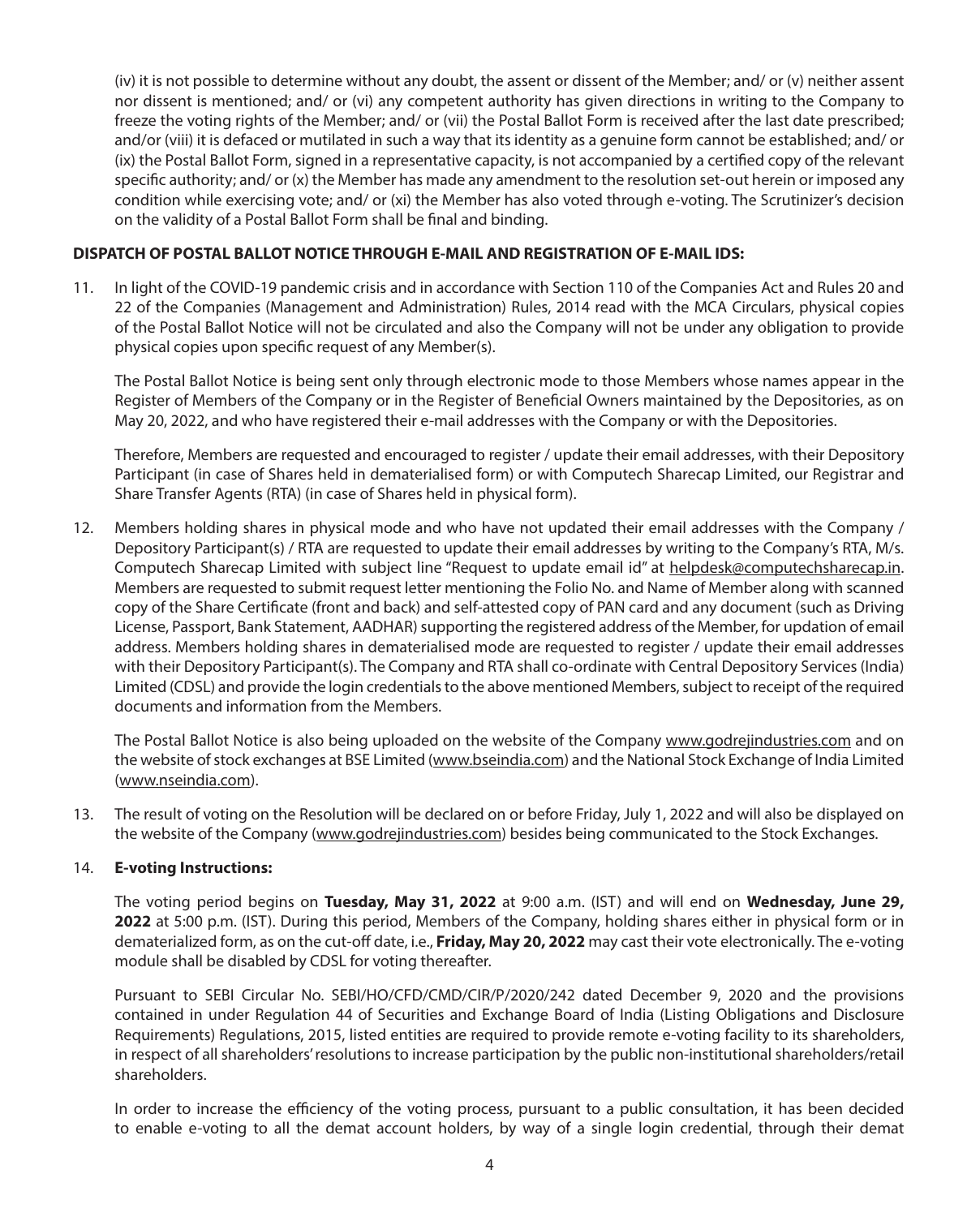accounts/ websites of Depositories/ Depository Participants. Demat account holders would be able to cast their vote without having to register again with the E-voting Service Providers (ESPs), thereby, not only facilitating seamless authentication but also enhancing ease and convenience of participating in e-voting process.

In terms of SEBI circular no. SEBI/HO/CFD/CMD/CIR/P/2020/242 dated December 9, 2020 on e-Voting facility provided by Listed Companies, Individual shareholders holding securities in demat mode are allowed to vote through their demat account maintained with Depositories and Depository Participants. Shareholders are advised to update their mobile number and email Id in their demat accounts in order to access e-Voting facility.

## **Pursuant to aforesaid SEBI Circular, Login method for e-Voting for Individual Shareholders holding securities in Demat mode is given below:**

| <b>Type of shareholders</b>                                                    | <b>Login Method</b> |                                                                                                                                                                                                                                                                                                                                                                                                                                                                                                                                                                                                     |
|--------------------------------------------------------------------------------|---------------------|-----------------------------------------------------------------------------------------------------------------------------------------------------------------------------------------------------------------------------------------------------------------------------------------------------------------------------------------------------------------------------------------------------------------------------------------------------------------------------------------------------------------------------------------------------------------------------------------------------|
| Individual Shareholders 1)<br>holding securities<br>in<br>Demat mode with CDSL |                     | Members who have opted for CDSL Easi / Easiest facility, can login through their existing<br>user id and password. Option will be made available to reach e-Voting page without any<br>further authentication.                                                                                                                                                                                                                                                                                                                                                                                      |
|                                                                                |                     | The URL for users to login to Easi / Easiest are https://web.cdslindia.com/myeasi/home/login<br>or visit www.cdslindia.com and click on "Login" icon and select "New System Myeasi".                                                                                                                                                                                                                                                                                                                                                                                                                |
|                                                                                | 2)                  | After successful login the Easi / Easiest user will be able to see the e-Voting option for<br>eligible companies where the e-voting is in progress as per the information provided by<br>Company. On clicking the e-voting option, the user will be able to see e-Voting page of<br>the e-Voting service provider for casting your vote during the remote e-Voting period.<br>Additionally, there are also links provided to access the system of all e-Voting Service<br>Providers i.e. CDSL/NSDL/KARVY/LINKINTIME, so that the user can visit the e-Voting service<br>providers' website directly |
|                                                                                | 3)                  | If the user is not registered for Easi/Easiest, option to register is available at<br>https://web.cdslindia.com/myeasi/Registration/EasiRegistration                                                                                                                                                                                                                                                                                                                                                                                                                                                |
|                                                                                | 4)                  | Alternatively, the Member can directly access e-Voting page by providing Demat Account<br>Number and PAN No. from an e-Voting link available on www.cdslindia.com home page.<br>The system will authenticate the user by sending OTP on registered Mobile & Email as<br>recorded in the Demat Account. After successful authentication, Member will be able to<br>see the e-Voting option where the e-Voting is in progress and also able to directly access<br>the system of all e-Voting Service Providers.                                                                                       |
| Individual Shareholders<br>holding<br>securities<br>in<br>demat mode with NSDL | 1)                  | Members who are already registered for NSDL IDeAS facility, may please visit the e-Services<br>website of NSDL.                                                                                                                                                                                                                                                                                                                                                                                                                                                                                     |
|                                                                                | 2)                  | Open web browser by typing the following URL: https://eservices.nsdl.com_either on a<br>Personal Computer or on a mobile.                                                                                                                                                                                                                                                                                                                                                                                                                                                                           |
|                                                                                | 3)                  | Once the home page of e-Services is launched, click on the "Beneficial Owner" icon under<br>"Login" which is available under 'IDeAS' section.                                                                                                                                                                                                                                                                                                                                                                                                                                                       |
|                                                                                | 4)                  | A new screen will open. Member will have to enter User ID and Password. After successful<br>authentication, Member will be able to see e-Voting services.                                                                                                                                                                                                                                                                                                                                                                                                                                           |
|                                                                                | 5)                  | Click on "Access to e-Voting" under e-Voting services and you will be able to see e-Voting<br>page.                                                                                                                                                                                                                                                                                                                                                                                                                                                                                                 |
|                                                                                | 6)                  | Click on Company name or e-Voting service provider name and Member will be re-directed<br>to e-Voting service provider website for casting vote during the remote e-Voting period.                                                                                                                                                                                                                                                                                                                                                                                                                  |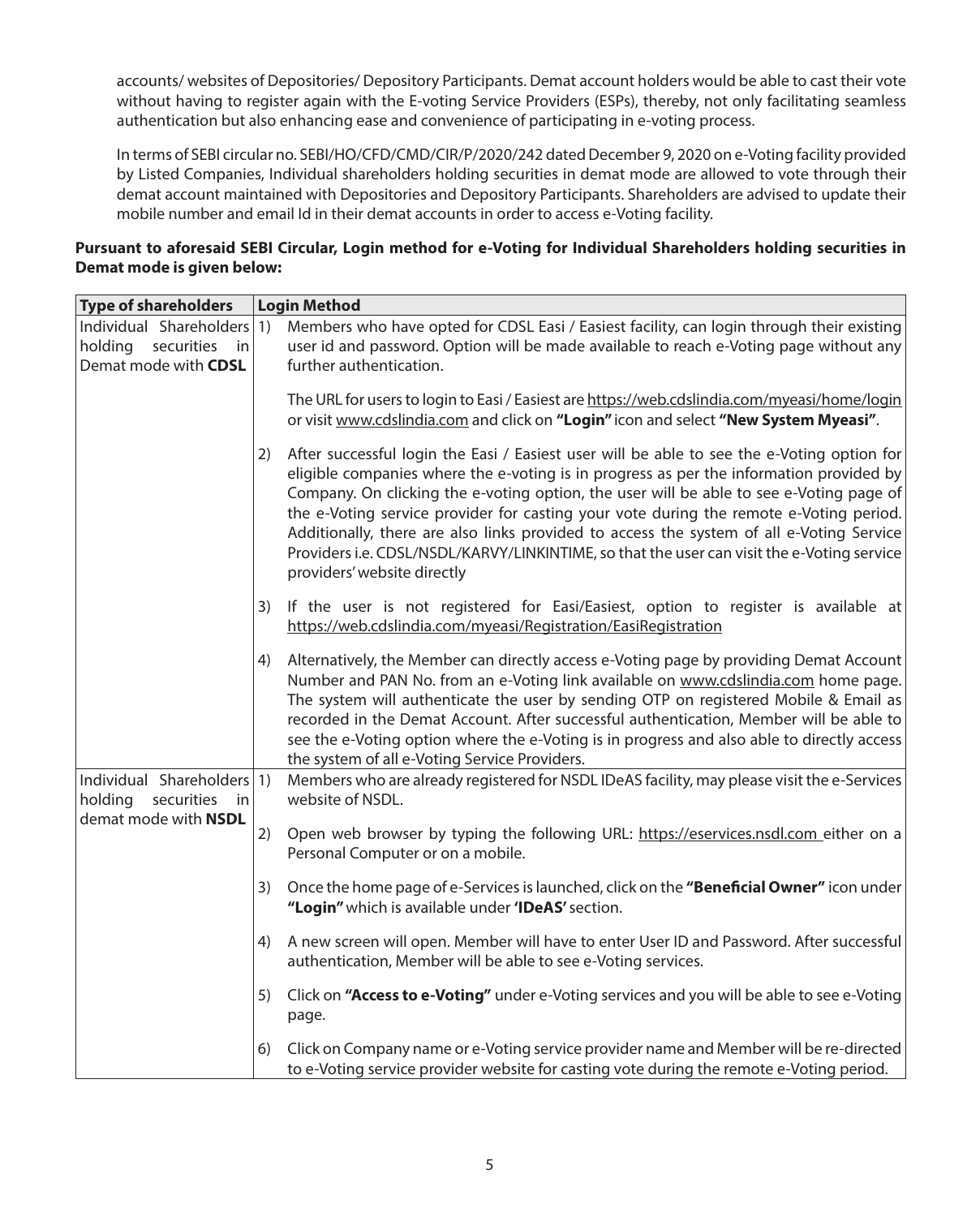| <b>Type of shareholders</b>                       | <b>Login Method</b> |                                                                                                                                                                                                                                           |  |
|---------------------------------------------------|---------------------|-------------------------------------------------------------------------------------------------------------------------------------------------------------------------------------------------------------------------------------------|--|
|                                                   | 7)                  | If the user is not registered for IDeAS e-Services, option to register is available at<br>https://eservices.nsdl.com. Select "Register Online for IDeAS" Portal or click<br>at<br>https://eservices.nsdl.com/SecureWeb/IdeasDirectReg.jsp |  |
|                                                   | 8)                  | Visit the e-Voting website of NSDL.                                                                                                                                                                                                       |  |
|                                                   |                     | Open web browser by typing the following URL: https://www.evoting.nsdl.com/either<br>٠<br>on a Personal Computer or on a mobile.                                                                                                          |  |
|                                                   |                     | Once the home page of e-Voting system is launched, click on the icon "Login" which<br>$\bullet$<br>is available under 'Shareholder/Member' section.                                                                                       |  |
|                                                   |                     | A new screen will open. Members will have to enter User ID (i.e. your sixteen digit<br>$\bullet$<br>demat account number hold with NSDL), Password/OTP and a Verification Code as<br>shown on the screen.                                 |  |
|                                                   |                     | After successful authentication, Member will be redirected to NSDL Depository site<br>$\bullet$<br>wherein Member can see e-Voting page.                                                                                                  |  |
|                                                   |                     | Click on company name or e-Voting service provider name and you will be redirected<br>$\bullet$<br>to e-Voting service provider website for casting your vote during the remote e-Voting<br>period.                                       |  |
| Individual Shareholders 1)                        |                     | Members can also login using the login credentials of their demat account through                                                                                                                                                         |  |
| (holding<br>securities<br>mode)<br>demat<br>in    |                     | Depository Participant registered with NSDL/CDSL for e-Voting facility.                                                                                                                                                                   |  |
| through<br>login                                  | 2)                  | After Successful login, Member will be able to see e-Voting option.                                                                                                                                                                       |  |
| <b>Depository</b><br>their<br><b>Participants</b> |                     | Once Member clicks on e-Voting option, Member will be redirected to NSDL/CDSL                                                                                                                                                             |  |
|                                                   |                     | Depository site after successful authentication, wherein Member can see e-Voting feature.                                                                                                                                                 |  |
|                                                   | 4)                  | Click on Company name or e-Voting service provider name and Member will be redirected<br>to e-Voting service provider website for casting vote during the remote e-Voting period.                                                         |  |

*Important note: Members who are unable to retrieve User ID/ Password are advised to use Forget User ID and Forget Password option available at abovementioned website.*

## **Helpdesk for Individual Shareholders holding securities in demat mode for any technical issues related to login through Depository i.e. CDSL and NSDL:**

| Login type  | <b>Helpdesk details</b>                                                                                               |
|-------------|-----------------------------------------------------------------------------------------------------------------------|
|             | Individual Shareholders holding Members facing any technical issue in login can contact CDSL helpdesk by sending      |
|             | securities in Demat mode with a request at helpdesk.evoting@cdslindia.com or contact at 022-23058738 and 022-         |
| <b>CDSL</b> | 23058542/43                                                                                                           |
|             | Individual Shareholders holding Members facing any technical issue in login can contact NSDL helpdesk by sending a    |
|             | securities in Demat mode with request at evoting@nsdl.co.in or call at toll free no.: 1800 1020 990 and 1800 22 44 30 |
| <b>NSDL</b> |                                                                                                                       |

Login method for e-Voting for **Shareholders other than individual shareholders holding in Demat form & physical shareholders:**

- i. The Members should log on to the e-voting website www.evotingindia.com.
- ii. Click on **"Shareholders"**.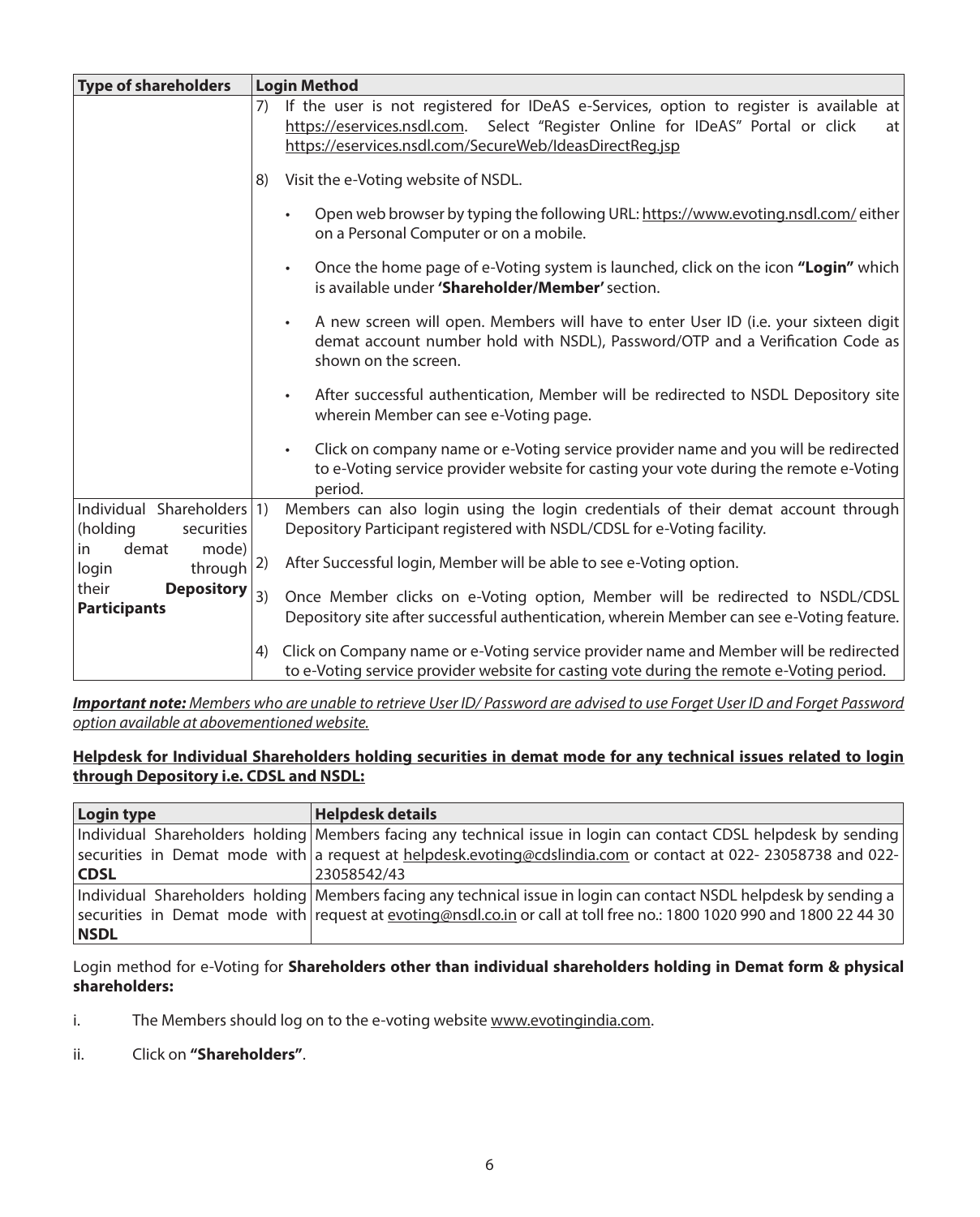## iii. Now Enter your User ID:

- a. **For CDSL:** 16 digits beneficiary ID;
- b. **For NSDL:** 8 Character DP ID followed by 8 Digits Client ID;
- c. Members holding shares in Physical Form should enter Folio Number registered with the Company.
- iv. Next enter the Image Verification as displayed and Click on **"LOGIN"**.
- v. If you are holding shares in demat form and had logged on to www.evotingindia.com and voted on an earlier voting of any company, then your existing password is to be used.
- vi. If you are a first time user follow the steps given below:

| For Members holding shares in Demat Form other than individual and Physical Form |                                                                                                                                                                                            |  |  |  |
|----------------------------------------------------------------------------------|--------------------------------------------------------------------------------------------------------------------------------------------------------------------------------------------|--|--|--|
| <b>PAN</b>                                                                       | Enter your 10-digit alpha-numeric PAN issued by Income Tax Department<br>(Applicable for both demat shareholders as well as physical shareholders)                                         |  |  |  |
|                                                                                  | Members who have not updated their PAN with the Company/Depository<br>Participant are requested to use the sequence number sent by Company/RTA or<br>contact Company/RTA.                  |  |  |  |
| Dividend Bank Details<br><b>OR</b><br>Date of Birth (DOB)                        | Enter the Dividend Bank Details or Date of Birth (in dd/mm/yyyy format) as recorded<br>in your demat account or in the Company records in order to login.                                  |  |  |  |
|                                                                                  | If both the details are not recorded with the depository or Company, please enter<br>the Member id / Folio Number in the Dividend Bank details field as mentioned in<br>instruction (iii). |  |  |  |

- vii. After entering these details appropriately, click on **"SUBMIT"** tab.
- viii. Members holding shares in physical form will then directly reach the Company selection screen. However, Members holding shares in demat form will now reach **'Password Creation'** menu wherein they are required to mandatorily enter their login password in the new password field. Kindly note that this password is to be also used by the demat holders for voting for resolutions of any other company on which they are eligible to vote, provided that company opts for e-voting through CDSL platform. It is strongly recommended not to share your password with any other person and take utmost care to keep your password confidential.
- ix. For Members holding shares in physical form, the details can be used only for e-voting on the resolution contained in this Notice.
- x. Click on the EVSN: **GODREJ INDUSTRIES LIMITED** on which you choose to vote.
- xi. On the voting page, you will see **"RESOLUTION DESCRIPTION"** and against the same the option **"YES/NO"** for voting. Select the option YES or NO as desired. The option 'YES' implies that you assent to the Resolution and option 'NO 'implies that you dissent to the Resolution.
- xii. Click on the **"RESOLUTION FILE LINK"** if you wish to view the entire Resolution details.
- xiii. After selecting the resolution, you have decided to vote on, click on **"SUBMIT"**. A confirmation box will be displayed. If you wish to confirm your vote, click on **"OK"**, else to change your vote, click on **"CANCEL"** and accordingly modify your vote.
- xiv. Once you **"CONFIRM"** your vote on the resolution, you will not be allowed to modify your vote.
- xv. You can also take a print of the votes cast by clicking on **"Click here to print"** option on the Voting page.
- xvi. If a demat account holder has forgotten the login password, then Enter the User ID and the image verification code and click on Forgot Password & enter the details as prompted by the system.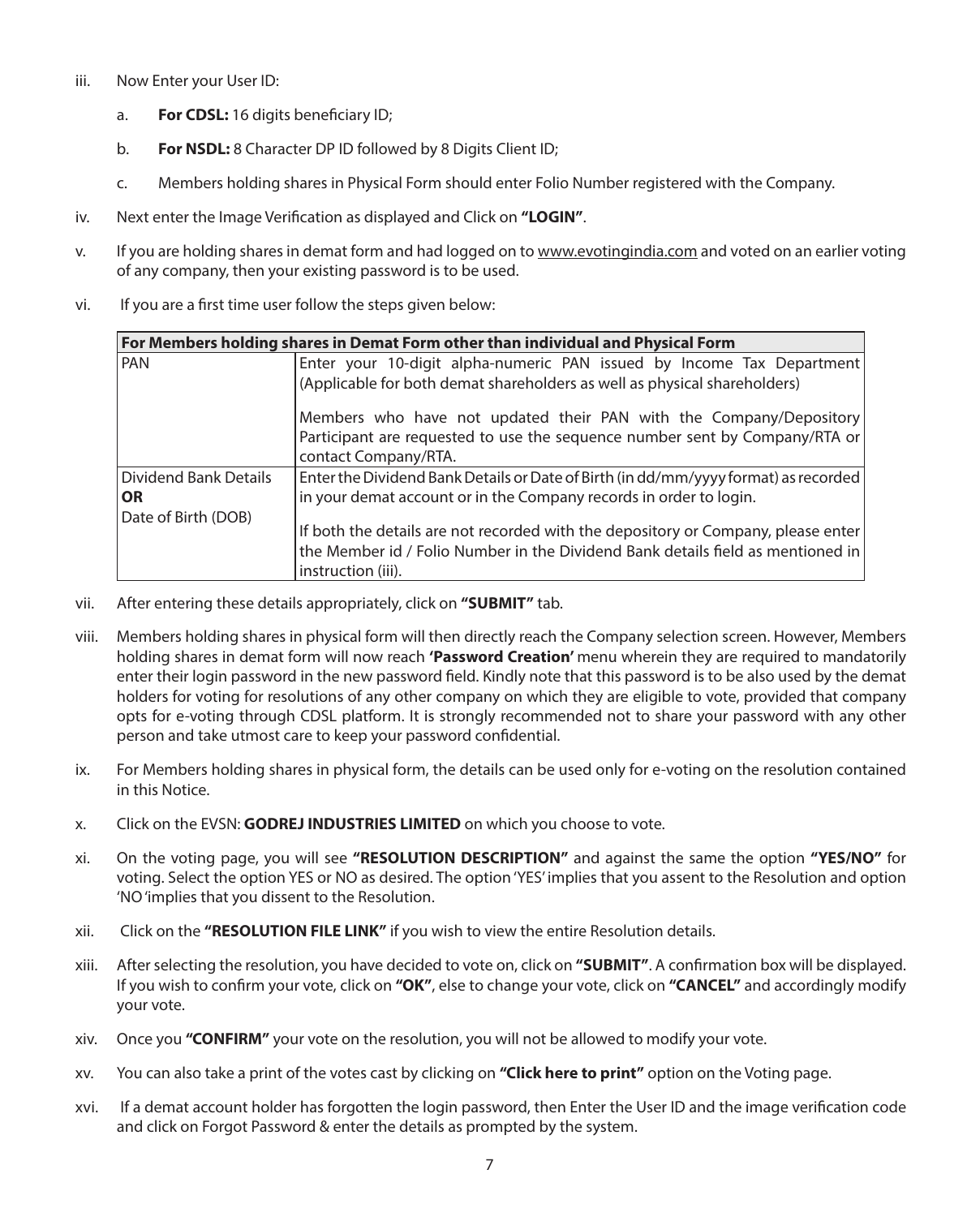#### xvii. **NOTE FOR NON – INDIVIDUAL SHAREHOLDERS AND CUSTODIANS:**

- • Non-Individual shareholders (i.e. other than Individuals, HUF, NRI etc.) and Custodian are required to log on to www.evotingindia.com and register themselves as **"Corporates"**.
- • A scanned copy of the Registration Form bearing the stamp and sign of the entity should be emailed to helpdesk.evoting@cdslindia.com.
- • After receiving the login details a Compliance Usershould be created using the admin login and password. The Compliance User would be able to link the account(s) for which they wish to vote on.
- The list of accounts linked in the login should be mailed to helpdesk.evoting@cdslindia.com and on approval of the accounts they would be able to cast their vote.
- A scanned copy of the Board Resolution and Power of Attorney (POA) which they have issued in favour of the Custodian, if any, should be uploaded in PDF format in the system for the scrutinizer to verify the same.
- In case you have any queries or issues regarding e-voting, you may refer the Frequently Asked Questions ("FAQs") and e-voting manual available at www.evotingindia.com, under help section or write an email to helpdesk.evoting@cdslindia.com.
- Alternatively, Non Individual shareholders are required to send the relevant Board Resolution/ Authority letter etc. together with attested specimen signature of the duly authorized signatory who are authorized to vote, to the Scrutinizer and to the Company at helpdesk.evoting@cdslindia.com / investor@godrejinds.com, if they have voted from individual tab & not uploaded same in the CDSL e-voting system for the scrutinizer to verify the same.

In case of any queries or issues regarding e-Voting from the CDSL e-Voting System, you can write an email to helpdesk.evoting@cdslindia.com or contact at 022- 23058738 and 022-23058542/43.

All grievances connected with the facility for voting by electronic means may be addressed to Mr. Rakesh Dalvi, Sr. Manager, (CDSL) Central Depository Services (India) Limited, A Wing, 25<sup>th</sup> Floor, Marathon Futurex, Mafatlal Mill Compounds, N M Joshi Marg, Lower Parel (East), Mumbai - 400013 or send an email to helpdesk.evoting@cdslindia.com or call on 022-23058542/43.

- 15. The last date for the receipt of duly completed Postal Ballot Forms and e-voting shall be the date on which the resolution would be deemed to have been passed, if approved by the requisite majority.
- 16. Members who have not registered their e-mail addresses are requested to register the same with the Company's Registrar and Share Transfer Agent / Depository Participant(s) for sending future communication(s) in electronic form.
- 17. A Member need not use all his / her / its votes nor does he / she / it need to cast all his / her / its votes in the same way.
- 18. The Scrutinizer's decision on the validity of the Postal Ballot voting shall be final.

\*\*\*\*\*\*\*\*\*\*\*\*\*\*\*\*\*\*\*\*\*\*\*\*\*\*\*\*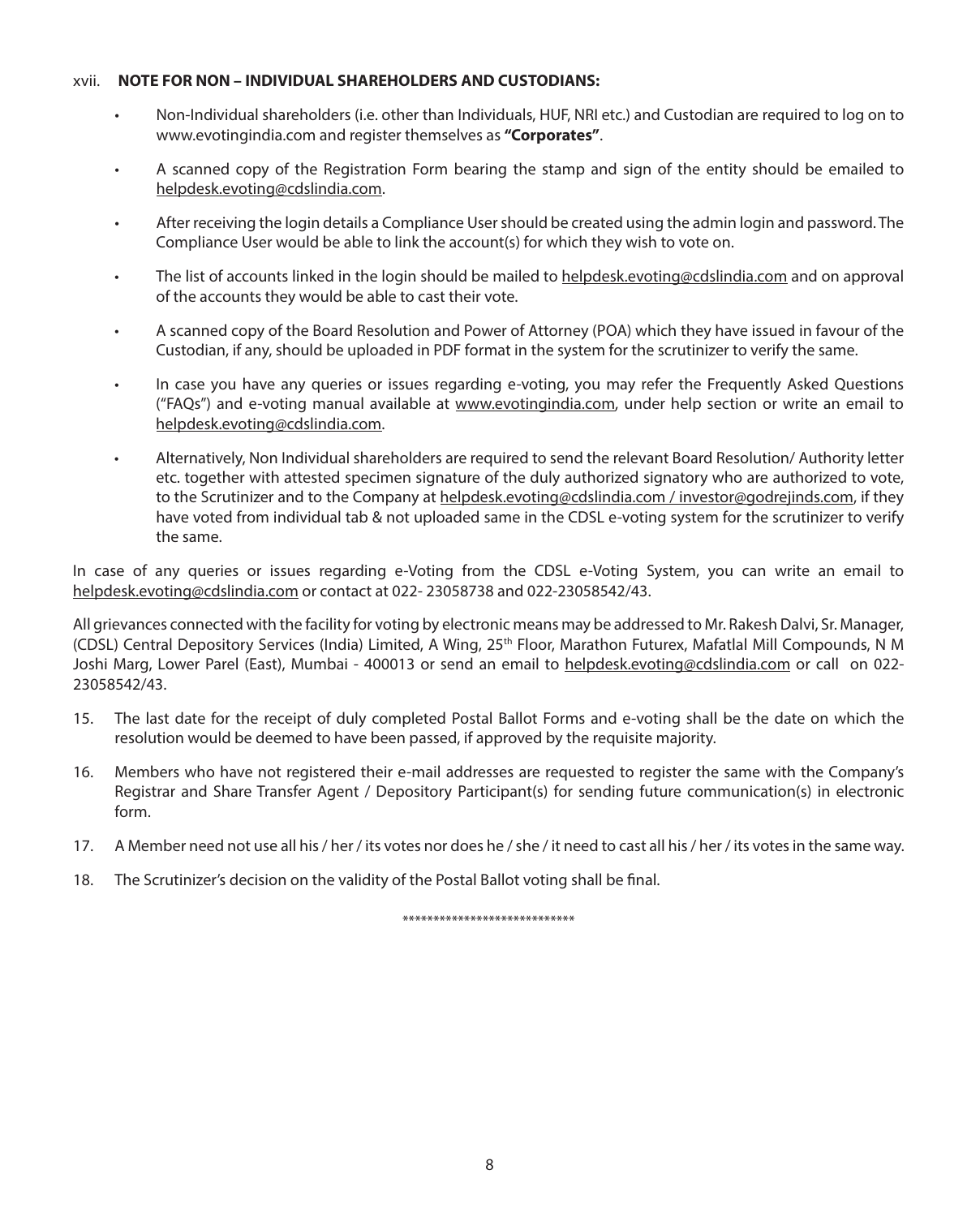### **EXPLANATORY STATEMENT PURSUANT TO SECTION 102(1) OF THE COMPANIES ACT, 2013**

#### **APPOINTMENT OF MR. PIROJSHA GODREJ AS A "NON-EXECUTIVE NON-INDEPENDENT DIRECTOR" OF THE COMPANY**

The Nomination and Remuneration Committee and the Board of Directors of the Company at its Meetings held on Friday, May 21, 2021, had recommended and approved appointment of Mr. Pirojsha Godrej (DIN: 00432983) as an "Additional Director (Non-Executive)" of the Company with effect from April 1, 2022, subject to approval of the Shareholders. In compliance with the provisions of Regulation 17(1C) of Securities and Exchange Board of India (Listing Obligations and Disclosure Requirements) Regulations, 2015 (including any amendment(s) / modification(s) / re-enactment(s) thereto), it is necessary to obtain the approval of Shareholders of the Company for appointment of Mr. Pirojsha Godrej as a "Director (Non- Executive Non-Independent)" of the Company within a time period of 3 (three) months from the date of appointment.

The Company has received the consent from Mr. Pirojsha Godrej to act as "Director" along with his declaration confirming that he is not disqualified from being appointed as a Director in terms of Section 164 of the Companies Act, 2013. He has also confirmed that he is not debarred from holding office of Director by virtue of any SEBI order or any other such authority.

The brief profile of Mr. Pirojsha Godrej, along with his other details are attached with this Notice. The Board is of the opinion that Mr. Pirojsha Godrej's expertise in the fields of business management and capital strategy and investments would be an asset to the Company's development and progress.

Mr. Pirojsha Godrej is part of the Promoter Group of the Company. He is the son of Mr. Adi Godrej (Chairman Emeritus), brother of Ms. Tanya Dubash (Executive Director and Chief Brand Officer) and nephew of Mr. Nadir Godrej (Chairman & Managing Director).

Mr. Nadir Godrej and Ms. Tanya Dubash, Directors of the Company are interested in the resolution. None of the other Directors, Key Managerial Personnel of the Company or their relatives are interested or concerned, financially or otherwise in the said Resolution except to the extent of their respective shareholding, if any.

The Board of Directors is of the opinion that the aforesaid proposal is in the best interest of the Company and hence, the Board recommends passing of the **ORDINARY RESOLUTION** set out for approval of the Members.

#### **Date and Place: May 27, 2022, Mumbai**

Eastern Express Highway, Vikhroli (East), Mumbai- 400 079, Maharashtra. Sd/- Email: investor@godrejinds.com CIN: L24241MH1988PLC097781

**ENCL.: Postal Ballot Form**

**Registered Office: By Order of the Board of Directors** Godrej One, Pirojshanagar, **of Godrej Industries Limited**

Tel No.: 022-25188010 **Tejal Jariwala** Fax No.: 022-25188066 **Company Secretary & Compliance Officer** Website: www.godrejindustries.com **(FCS 9817)**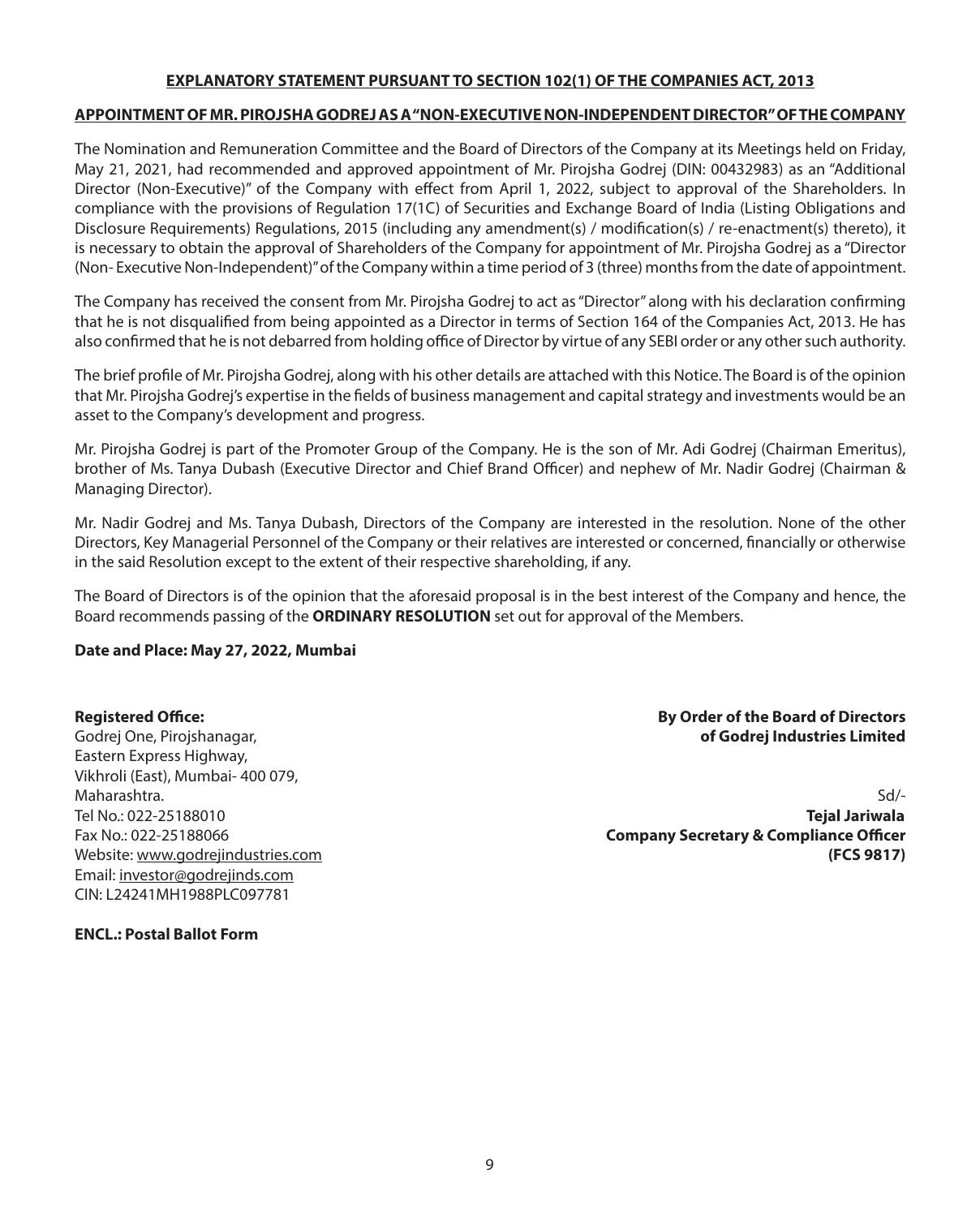## **BRIEF RESUME OF DIRECTOR SEEKING APPOINTMENT**

*[Pursuant to Regulation 36(3) of the Securities and Exchange Board of India (Listing Obligations and Disclosure Requirements) Regulations, 2015 and Secretarial Standard on General Meetings (SS-2) issued by the Institute of Company Secretaries of India].*

| <b>Name of the Director</b>                             | Mr. Pirojsha Godrej                                                                                                                                                                                                                                                                                                                                                                                                                                                                                                                                                                                                                                                                                                                                                                                                                                                                                                                                                                                                                                                                                                                                                                                                                                                                                                                                 |  |  |
|---------------------------------------------------------|-----------------------------------------------------------------------------------------------------------------------------------------------------------------------------------------------------------------------------------------------------------------------------------------------------------------------------------------------------------------------------------------------------------------------------------------------------------------------------------------------------------------------------------------------------------------------------------------------------------------------------------------------------------------------------------------------------------------------------------------------------------------------------------------------------------------------------------------------------------------------------------------------------------------------------------------------------------------------------------------------------------------------------------------------------------------------------------------------------------------------------------------------------------------------------------------------------------------------------------------------------------------------------------------------------------------------------------------------------|--|--|
| <b>DIN</b>                                              | 00432983                                                                                                                                                                                                                                                                                                                                                                                                                                                                                                                                                                                                                                                                                                                                                                                                                                                                                                                                                                                                                                                                                                                                                                                                                                                                                                                                            |  |  |
| <b>Date of Birth</b>                                    | October 27, 1980                                                                                                                                                                                                                                                                                                                                                                                                                                                                                                                                                                                                                                                                                                                                                                                                                                                                                                                                                                                                                                                                                                                                                                                                                                                                                                                                    |  |  |
| Age                                                     | 41 years                                                                                                                                                                                                                                                                                                                                                                                                                                                                                                                                                                                                                                                                                                                                                                                                                                                                                                                                                                                                                                                                                                                                                                                                                                                                                                                                            |  |  |
| <b>Nationality</b>                                      | Indian                                                                                                                                                                                                                                                                                                                                                                                                                                                                                                                                                                                                                                                                                                                                                                                                                                                                                                                                                                                                                                                                                                                                                                                                                                                                                                                                              |  |  |
| <b>Date of appointment</b>                              | April 1, 2022                                                                                                                                                                                                                                                                                                                                                                                                                                                                                                                                                                                                                                                                                                                                                                                                                                                                                                                                                                                                                                                                                                                                                                                                                                                                                                                                       |  |  |
| Qualification                                           | Bachelors' Degree in Economics, Wharton School, University of<br>Pennsylvania<br>Master's Degree in International Affairs, Columbia University's School of                                                                                                                                                                                                                                                                                                                                                                                                                                                                                                                                                                                                                                                                                                                                                                                                                                                                                                                                                                                                                                                                                                                                                                                          |  |  |
|                                                         | International & Public Affairs<br>MBA, Columbia Business School, USA                                                                                                                                                                                                                                                                                                                                                                                                                                                                                                                                                                                                                                                                                                                                                                                                                                                                                                                                                                                                                                                                                                                                                                                                                                                                                |  |  |
| Nature of expertise in specific functional   Management |                                                                                                                                                                                                                                                                                                                                                                                                                                                                                                                                                                                                                                                                                                                                                                                                                                                                                                                                                                                                                                                                                                                                                                                                                                                                                                                                                     |  |  |
| area                                                    |                                                                                                                                                                                                                                                                                                                                                                                                                                                                                                                                                                                                                                                                                                                                                                                                                                                                                                                                                                                                                                                                                                                                                                                                                                                                                                                                                     |  |  |
| Relationship with                                       | other Directors, Son of Mr. Adi Godrej (Chairman Emeritus), Brother of Ms. Tanya Dubash                                                                                                                                                                                                                                                                                                                                                                                                                                                                                                                                                                                                                                                                                                                                                                                                                                                                                                                                                                                                                                                                                                                                                                                                                                                             |  |  |
|                                                         | Manager and other Key Managerial (Executive Director and Chief Brand Officer) and Nephew of Mr. Nadir Godrej                                                                                                                                                                                                                                                                                                                                                                                                                                                                                                                                                                                                                                                                                                                                                                                                                                                                                                                                                                                                                                                                                                                                                                                                                                        |  |  |
| <b>Personnel of the Company inter-se</b>                | (Chairman & Managing Director)                                                                                                                                                                                                                                                                                                                                                                                                                                                                                                                                                                                                                                                                                                                                                                                                                                                                                                                                                                                                                                                                                                                                                                                                                                                                                                                      |  |  |
| <b>Brief Profile / Resume of the Director</b>           | Pirojsha Godrej is the Executive Chairman of Godrej Properties and the<br>Chairman of Godrej Capital and Godrej Fund Management. He is a Non-<br>Executive Director of Godrej Consumer Products and Godrej Agrovet.<br>Pirojsha graduated from the Wharton School of Business in 2002, completed<br>his Masters in International Affairs from Columbia University in 2004, and<br>an MBA from Columbia Business School in 2008. Pirojsha joined GPL in<br>2004, became an Executive Director in 2008, and was appointed CEO of<br>Godrej Properties in 2012. He has led the company through a phase of rapid<br>growth. In Financial Year 2016, Godrej Properties for the first time became<br>India's #1 publicly listed real estate developer by residential sales, a position<br>it retained for 5 years. Under Pirojsha's leadership, Godrej Properties has been<br>at the forefront of the sustainable development movement; in 2013, GPL<br>received an award from former President of India, APJ Abdul Kalam for being<br>one of the companies in India from across sectors to have driven the green<br>building movement. In 2020 and again in 2021, Godrej Properties ranked<br>#1 amongst listed residential developers across the world in the Global Real<br>Estate Sustainability Benchmark, an organization committed to rigorous and |  |  |
|                                                         | independent evaluation of the sustainability performance of real assets across<br>the globe. The Indian Green Building Council (IGBC) has awarded Pirojsha the<br>IGBC Green Champion Award 2016 for his contribution to the sustainability of<br>India's built environment.                                                                                                                                                                                                                                                                                                                                                                                                                                                                                                                                                                                                                                                                                                                                                                                                                                                                                                                                                                                                                                                                        |  |  |
| <b>Terms and Conditions of appointment</b>              | Mr. Pirojsha Godrej is being appointed as an "Non-Executive, Non-Independent<br>Director", liable to be retire by rotation.                                                                                                                                                                                                                                                                                                                                                                                                                                                                                                                                                                                                                                                                                                                                                                                                                                                                                                                                                                                                                                                                                                                                                                                                                         |  |  |
|                                                         | The other terms and conditions of appointment will be as per the Nomination<br>and Remuneration Policy of the Company.                                                                                                                                                                                                                                                                                                                                                                                                                                                                                                                                                                                                                                                                                                                                                                                                                                                                                                                                                                                                                                                                                                                                                                                                                              |  |  |
| <b>Directorship in Other listed entities</b>            | 1) Godrej Properties Limited<br>2) Godrej Agrovet Limited<br>3) Godrej Consumer Products Limited                                                                                                                                                                                                                                                                                                                                                                                                                                                                                                                                                                                                                                                                                                                                                                                                                                                                                                                                                                                                                                                                                                                                                                                                                                                    |  |  |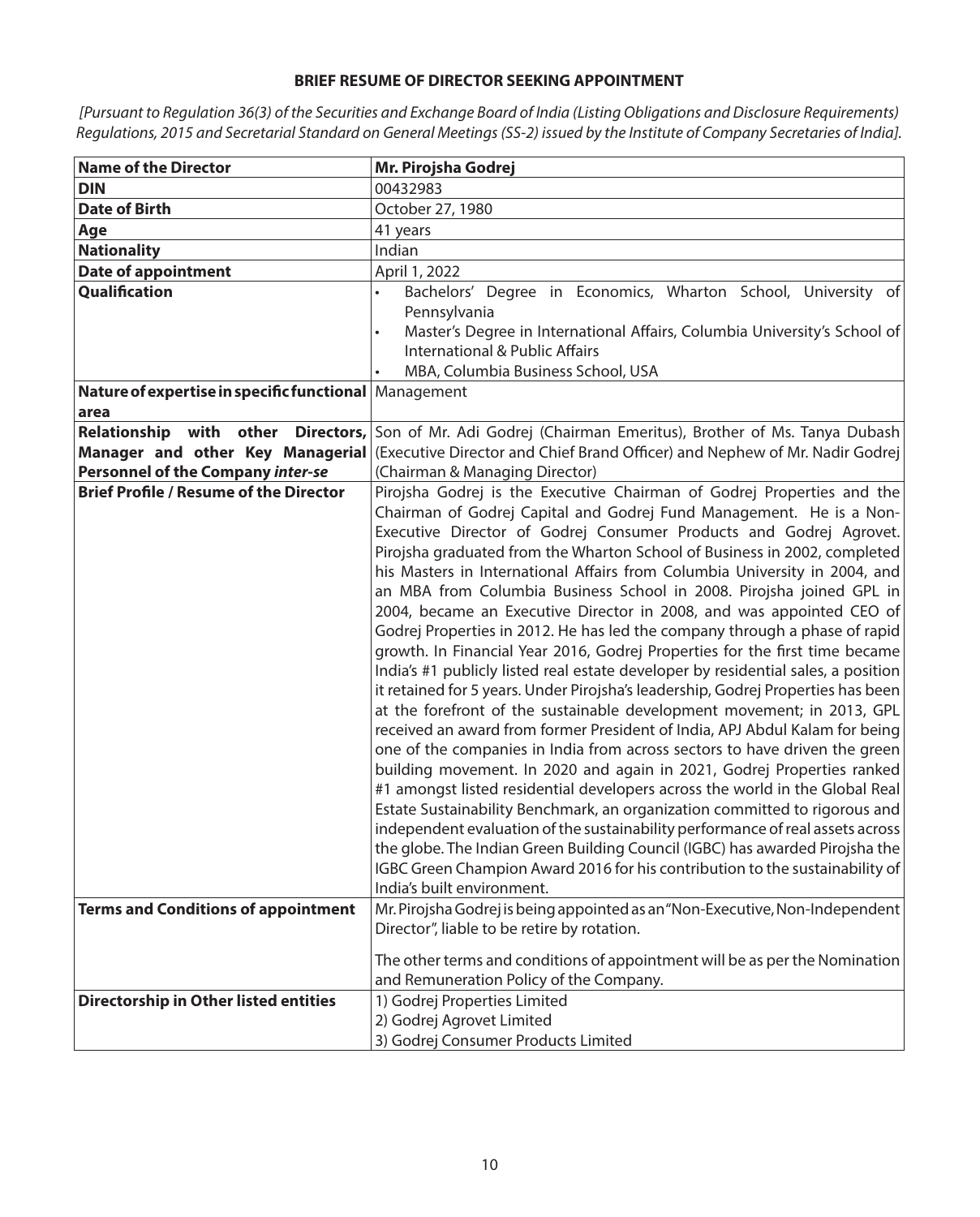| Directorship in<br>Companies $ 1\rangle$<br>Other      | Godrej Housing Finance Limited                                                                                  |  |
|--------------------------------------------------------|-----------------------------------------------------------------------------------------------------------------|--|
| (excluding Listed Entities,<br>Foreign                 | Godrej Capital Limited<br>2)                                                                                    |  |
| <b>Companies and Section 8 Companies)</b>              | Godrej Finance Limited<br>3)                                                                                    |  |
|                                                        | Godrej Fund Management and Investment Advisers Private Limited<br>4)                                            |  |
|                                                        | Ceres Developers Private Limited<br>5)                                                                          |  |
|                                                        | Praviz Developers Private Limited<br>6)                                                                         |  |
|                                                        | Karukachal Developers Private Limited<br>7)                                                                     |  |
|                                                        | 8)<br>Eranthus Developers Private Limited                                                                       |  |
|                                                        | 9)<br>Swaddle Projects Private Limited                                                                          |  |
| <b>Chairmanships</b><br><b>Memberships</b><br>$\prime$ | of Godrej Properties Limited                                                                                    |  |
|                                                        | <b>Committees held in Committees of Chairman of Risk Management Committee</b>                                   |  |
| <b>Other Companies</b>                                 | Chairman of Corporate Social Responsibility Committee                                                           |  |
|                                                        | <b>Chairman of Allotment Committee</b>                                                                          |  |
|                                                        |                                                                                                                 |  |
|                                                        | Chairman of Management Committee                                                                                |  |
|                                                        | Member of Stakeholders' Relationship Committee                                                                  |  |
|                                                        |                                                                                                                 |  |
|                                                        | <b>Godrej Agrovet Limited</b>                                                                                   |  |
|                                                        | Member of Management Committee                                                                                  |  |
|                                                        |                                                                                                                 |  |
|                                                        | <b>Godrej Consumer Products Limited</b>                                                                         |  |
|                                                        | Member of Management Committee                                                                                  |  |
|                                                        | Chairman of Stakeholders' Relationship Committee                                                                |  |
|                                                        | Member of Audit Committee                                                                                       |  |
|                                                        |                                                                                                                 |  |
|                                                        | <b>Godrej Housing Finance Limited</b>                                                                           |  |
|                                                        | Chairman of Executive Committee                                                                                 |  |
|                                                        | Chairman of Asset Liability Management Committee                                                                |  |
|                                                        | <b>Chairman of Credit Committee</b>                                                                             |  |
|                                                        |                                                                                                                 |  |
|                                                        | Member of Audit Committee                                                                                       |  |
|                                                        | Member of Nomination and Remuneration Committee                                                                 |  |
|                                                        | Member of Risk Management Committee                                                                             |  |
|                                                        | Names of listed entities from which he Mr. Pirojsha Godrej has not resigned from any Listed Company in the past |  |
| has resigned in the past 3(three) years                | 3(three) years.                                                                                                 |  |
| No. of shares held by Director:                        |                                                                                                                 |  |
| <b>By Self:</b>                                        |                                                                                                                 |  |
| As a beneficial owner of:                              | 7,41,758                                                                                                        |  |
|                                                        |                                                                                                                 |  |
|                                                        | 1,15,07,016 (as Trustee of ABG Family Trust)                                                                    |  |
|                                                        | 1,11,91,318 (as Trustee of PG Family Trust)                                                                     |  |
|                                                        | 1,19,34,517 (as Trustee of TAD Family Trust)                                                                    |  |
|                                                        | 1,19,34,518 (as Trustee of NG Family Trust)                                                                     |  |
|                                                        | 1 (as Trustee of PG Lineage Trust)                                                                              |  |
|                                                        |                                                                                                                 |  |
|                                                        | 1 (as Trustee of PG Children Trust)                                                                             |  |
|                                                        | 1 (as Trustee of NG Children Trust)                                                                             |  |
|                                                        | 1 (as Trustee of TAD Children Trust)                                                                            |  |
|                                                        | Number of Meetings of the Board Not Applicable as Mr. Pirojsha Godrej has been appointed as Additional          |  |
| attended during the year (Financial                    | Director with effect from April 1, 2022                                                                         |  |
| <b>Year 2021-22)</b>                                   |                                                                                                                 |  |
| Number of Meetings of the Board 1 (One)                |                                                                                                                 |  |
| attended during the year (Financial                    |                                                                                                                 |  |
| Year 2022-23, i.e. upto May 27, 2022)                  |                                                                                                                 |  |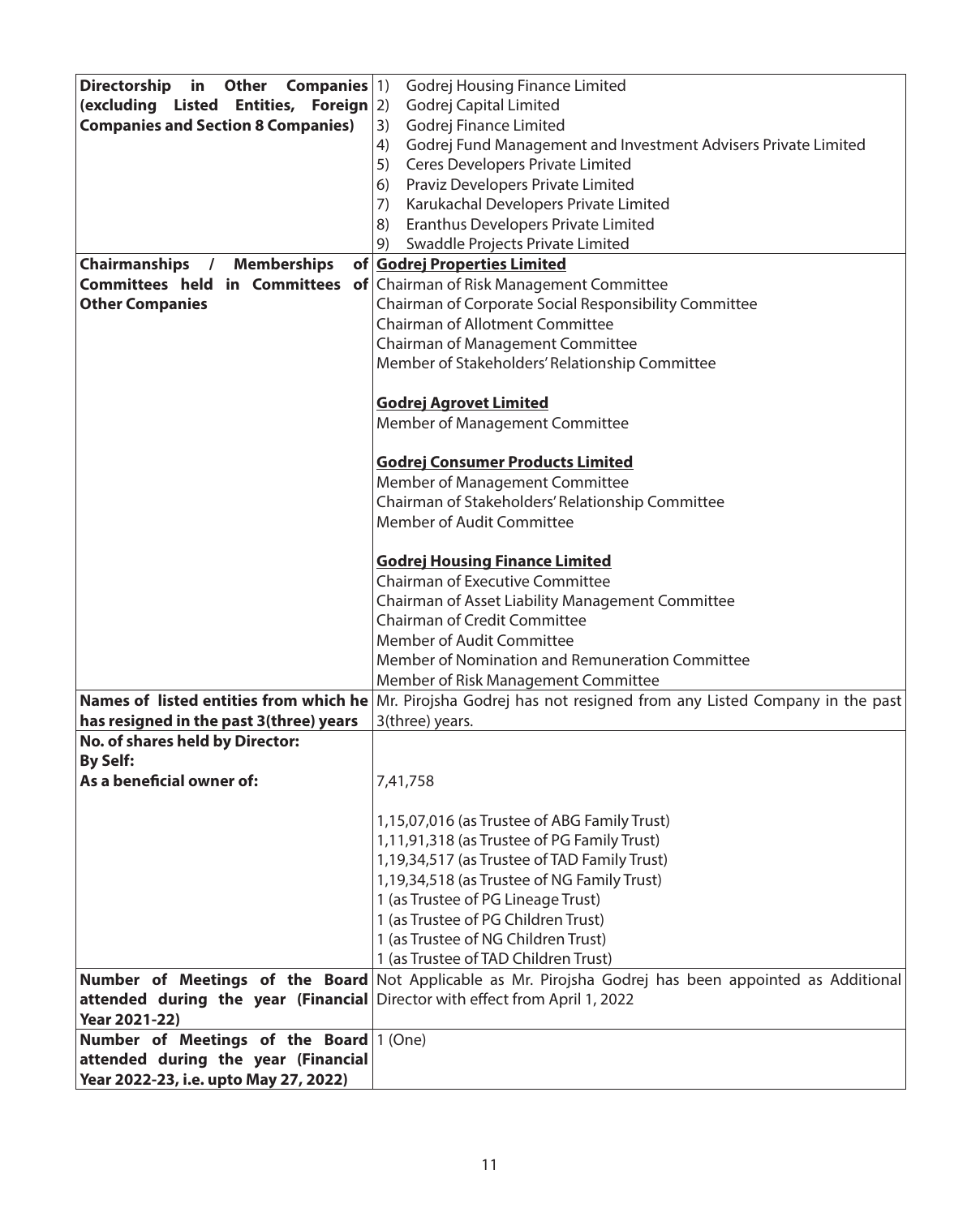This page is intentionally left blank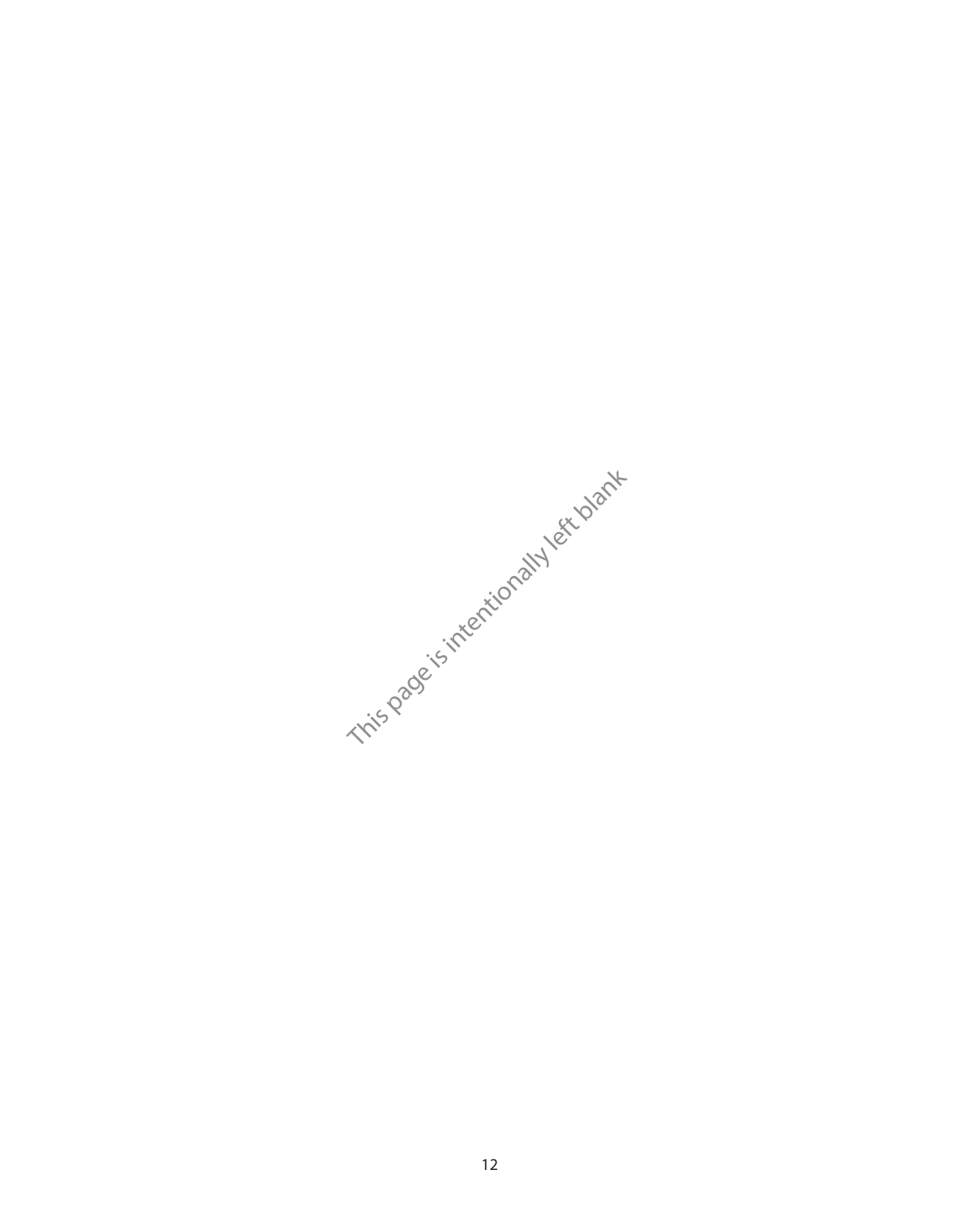

# **Registered Office:** Godrej One, Pirojshanagar, Eastern Express Highway, Vikhroli (East), Mumbai - 400 079, Maharashtra, India **Tel No.:** 022 – 2518 8010; **Fax No.:** 022- 2518 8066;

**Email:** investor@godrejinds.com; **Website:** www.godrejindustries.com

### **POSTAL BALLOT FORM**

|   | Name of the First Named Member<br>(in BLOCK LETTERS)                                                                          |  |
|---|-------------------------------------------------------------------------------------------------------------------------------|--|
| 2 | Registered Address of the Sole / First Named<br>Member / Beneficial Owner                                                     |  |
| 3 | Regd. Folio No./ DP ID No.* / Client ID No.*<br>(*applicable only to Members holding equity<br>shares in dematerialised form) |  |
|   | Number of Equity Share(s) held                                                                                                |  |

I / we hereby exercise my / our vote(s) in respect of the Ordinary Resolution to be passed by means of Postal Ballot for the business stated in the Postal Ballot Notice dated May 27, 2022, by conveying my / our assent or dissent to the said resolution by placing a tick mark  $(\check{\phantom{a}})$ in the appropriate box below:

| <b>Item</b><br>No. | <b>Description</b>                                             | Number of<br><b>Equity Shares for</b><br>which votes cast | I / We assent to<br>the resolution<br>(FOR) | I/We dissent to<br>the resolution<br>(AGAINST) |
|--------------------|----------------------------------------------------------------|-----------------------------------------------------------|---------------------------------------------|------------------------------------------------|
|                    | <b>Ordinary Resolution –</b>                                   |                                                           |                                             |                                                |
|                    | Approval for Appointment of Mr. Pirojsha Godrej as a "Director |                                                           |                                             |                                                |
|                    | (Non-Executive Non-Independent)" of the Company with effect    |                                                           |                                             |                                                |
|                    | from April 1, 2022                                             |                                                           |                                             |                                                |

**Place: Date:**

 $\mathcal{L}_\mathcal{L} = \{ \mathcal{L}_\mathcal{L} \mid \mathcal{L}_\mathcal{L} \}$  , where  $\mathcal{L}_\mathcal{L} = \{ \mathcal{L}_\mathcal{L} \mid \mathcal{L}_\mathcal{L} \}$  , where  $\mathcal{L}_\mathcal{L} = \{ \mathcal{L}_\mathcal{L} \mid \mathcal{L}_\mathcal{L} \}$  , where  $\mathcal{L}_\mathcal{L} = \{ \mathcal{L}_\mathcal{L} \mid \mathcal{L}_\mathcal{L} \}$  , where  $\mathcal{$ **Signature of Member/Authorised Signatory**

#### **Please see the instructions overleaf for filling the Postal Ballot Form**

#### **E-VOTING PARTICULARS**

| <b>EVSN</b><br>(E-Voting Sequence Number) | <b>USER ID</b> | <b>PASSWORD</b> |
|-------------------------------------------|----------------|-----------------|
| 220527002                                 |                |                 |

| <b>Cut-off date for reckoning voting rights</b><br>for Postal Ballot and E-voting | <b>Commencement of voting by Postal</b><br><b>Ballot and E-voting</b><br>(Start Date) | Last date of receipt of Postal Ballot and<br>close of E-voting<br>(End Date) |
|-----------------------------------------------------------------------------------|---------------------------------------------------------------------------------------|------------------------------------------------------------------------------|
| Friday, May 20, 2022                                                              | 9:00 a.m. (IST) on Tuesday,<br>May 31, 2022                                           | 5:00 p.m. (IST) on Wednesday,<br>June 29, 2022                               |